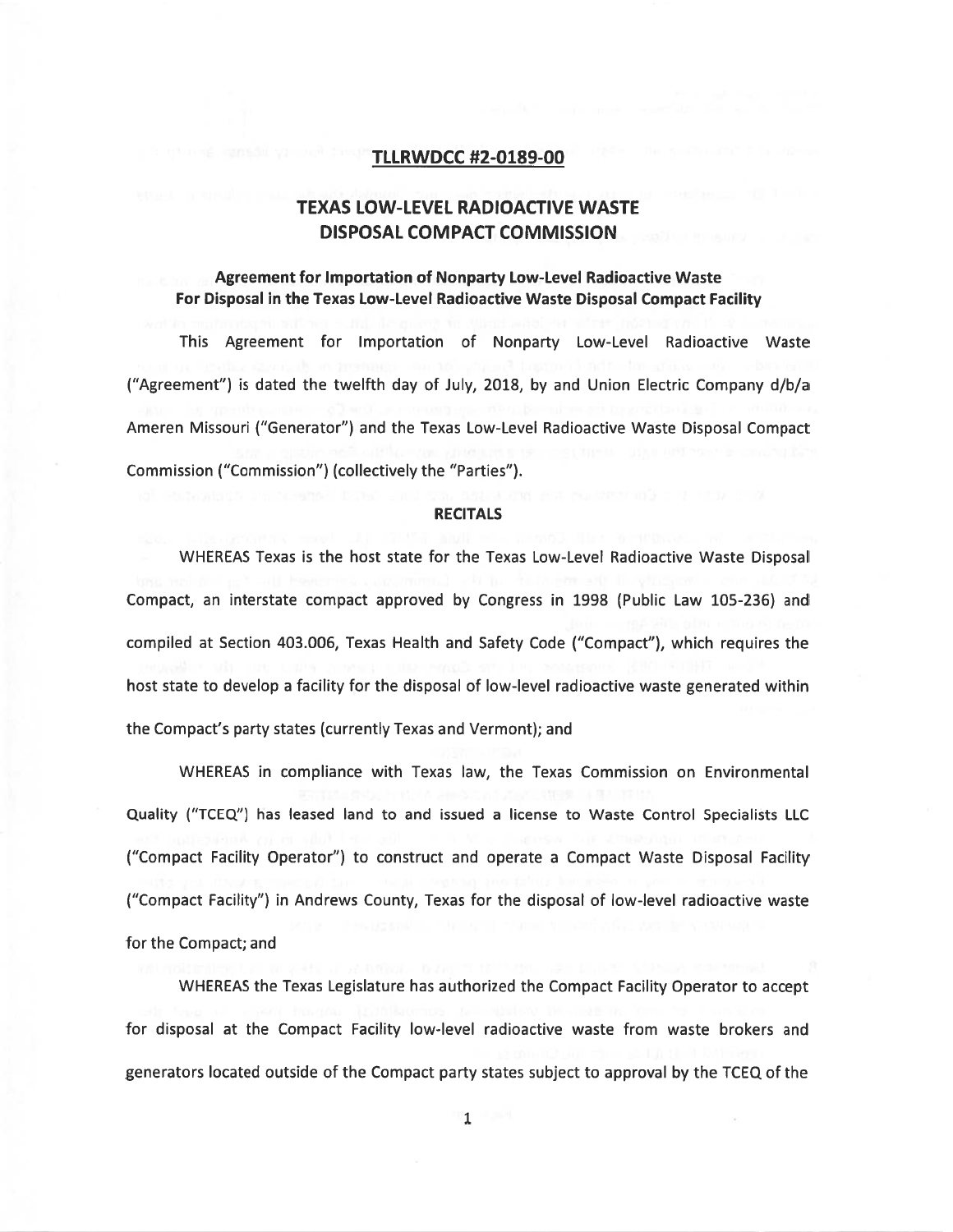waste characteristics and waste forms as set forth in the Compact Facility license and to the extent the acceptance of such imported waste does not diminish the disposal volume or Curie capacity available to Compact party states; and

WHEREAS Section 3.05(6) of the Compact authorizes the Commission to enter into an agreemen<sup>t</sup> with any person, state, regional body, or group of states for the importation of lowlevel radioactive waste into the Compact Facility for managemen<sup>t</sup> or disposal subject to such conditions and restrictions to be included in the agreemen<sup>t</sup> as the Commission deems advisable and provided that the agreemen<sup>t</sup> receives <sup>a</sup> majority vote of the Commission; and

WHEREAS the Commission has processed and considered Generator's Application for Importation in accordance with Commission Rule 675.23 (31 Texas Administrative Code §675.23) and <sup>a</sup> majority of the members of the Commission approved the Application and voted to enter into this Agreement

NOW, THEREFORE, Generator and the Commission hereby enter into the following Agreement:

#### AGREEMENT

#### ARTICLE I. REPRESENTATIONS AND WARRANTIES

- A. Generator represents and warrants that it has disclosed fully in its Application the existence of any unresolved violations pending against the Generator with any other regulatory agency with jurisdiction to regulate radioactive material.
- B. Generator represents and warrants that it has disclosed accurately in its Application the existence of any unresolved violation(s), complaint(s), unpaid fee(s), or pas<sup>t</sup> due report(s) that it has with the Commission.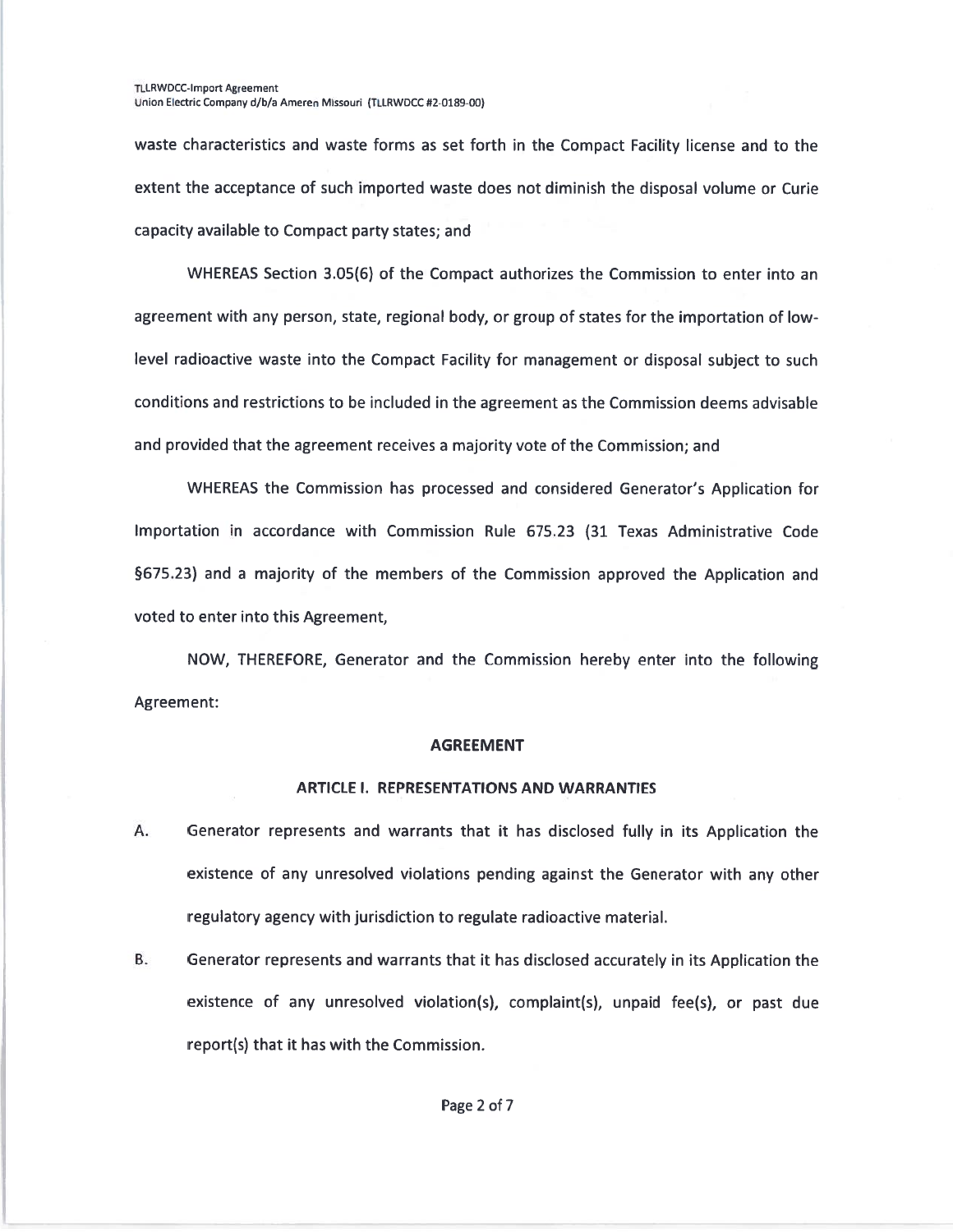Union Electric Company d/b/a Ameren Missouri (TLLRWDCC #2-0189-00)

- C. Generator represents and warrants that it has disclosed in its Application the existence of any unresolved violation(s), unpaid fee(s), or past due report(s) that it has with any other regulatory body with regard to radioactive waste, including, without limitation, the TCEQ.
- D. Generator specifically acknowledges and agrees that <sup>a</sup> misrepresentation with respec<sup>t</sup> to an item listed in A, 6, or C above may result in the immediate revocation of this Agreement.
- E. Generator represents and warrants that no waste of international origin shall ever be included in the materials to be shipped to the Compact Facility for disposal. Generator agrees that the inclusion of waste of international origin in <sup>a</sup> shipment may result in immediate suspension or revocation of this Agreement.
- F. Generator represents and warrants that it will notify the Commission immediately of any allegation of the violation of any law, rule, or regulation related to the shipment of any form of radioactive waste. Generator represents and warrants that it will repor<sup>t</sup> quarterly (on <sup>a</sup> calendar-year basis) to the Commission any confirmed violation of any law, rule, or regulation in any jurisdiction related to the shipment of any form of radioactive waste. Generator agrees that <sup>a</sup> failure to repor<sup>t</sup> quarterly to the Commission any confirmed violation by the Generator of any law, rule, or regulation related to the shipment of any form of radioactive waste may result in the immediate suspension of this Agreement.
- G. Generator represents and warrants its agreemen<sup>t</sup> that the Commission may, at any time and upon reasonable notice to Generator, audit or cause to be audited Generator's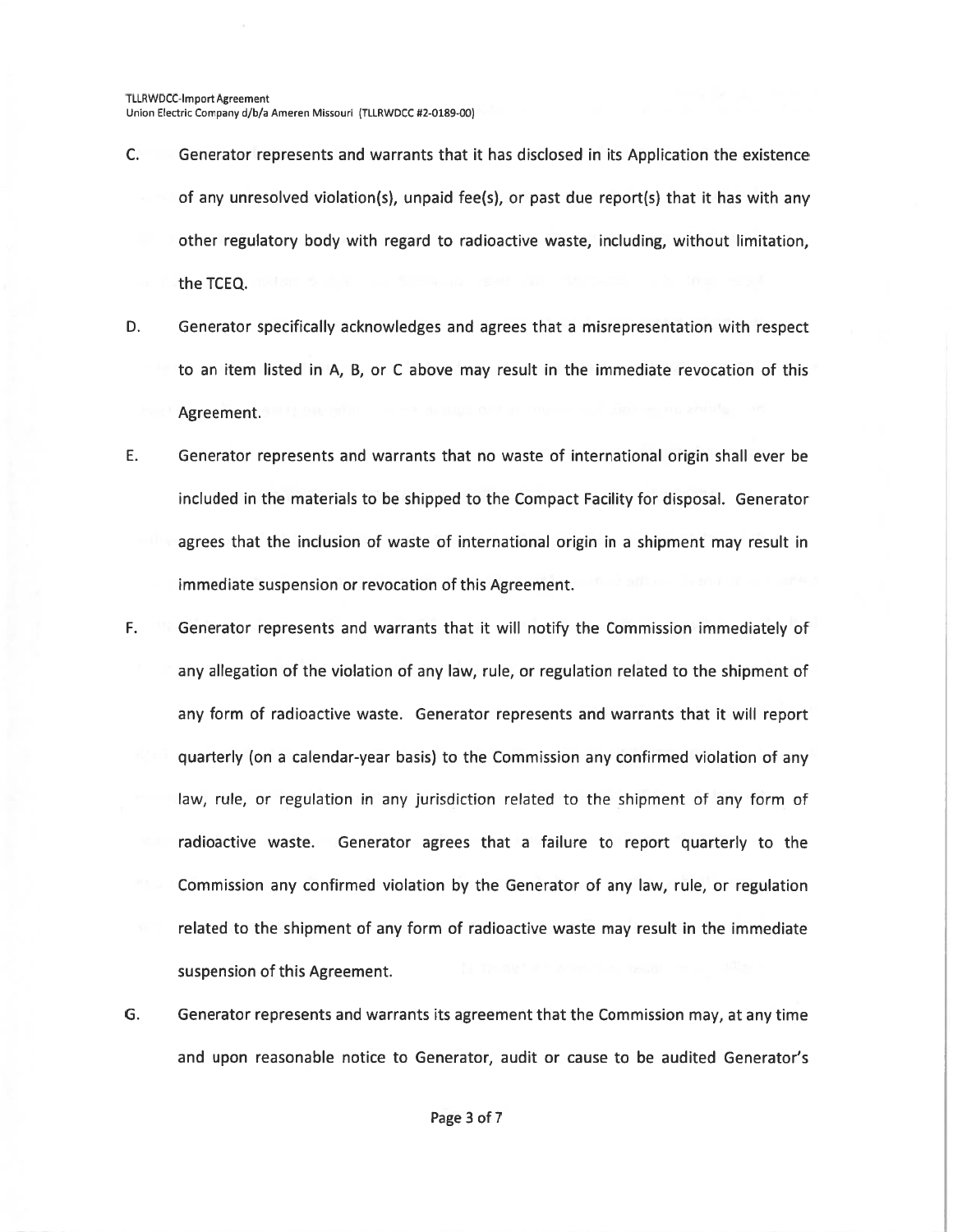compliance with this Agreement. Any portion of the audit involving business records shall be conducted during normal business hours. Generator agrees that <sup>a</sup> refusal to allow the Commission to audit or cause to be audited Generator's compliance with this Agreement after Generator has been provided reasonable notice may result in immediate suspension of this Agreement.

H. Generator represents and warrants that it has sufficient financial capacity to perform its obligations under this Agreement and to comply with all relevant state and federal laws, rules, and regulations.

### ARTICLE II. TERMS AND CONDITIONS OF IMPORT AUTHORIZATION

Pursuant to Section 3.05 (6) of the Compact, the Commission hereby authorizes the Generator to import to the Compact Facility for disposal nonparty low-level radioactive waste, in the form and amounts described in Item <sup>J</sup> below ("Generator's Nonparty Compact Waste"), subject to the terms and conditions set forth below and in Article <sup>I</sup> of this Agreement, all of which are agreed to by Generator.

A. This Agreement shall remain in effect according to its terms from September 1, 2018 through August 31, 2019 unless it is amended by agreemen<sup>t</sup> of the Parties, or is revoked or suspended by the Commission. Generator agrees to provide to the Commission within 30 days after the end of each Facility operating year, the actual cubic feet and Curies disposed of by Generator during that particular Facility operating year. The Facility operational year ends on August 31.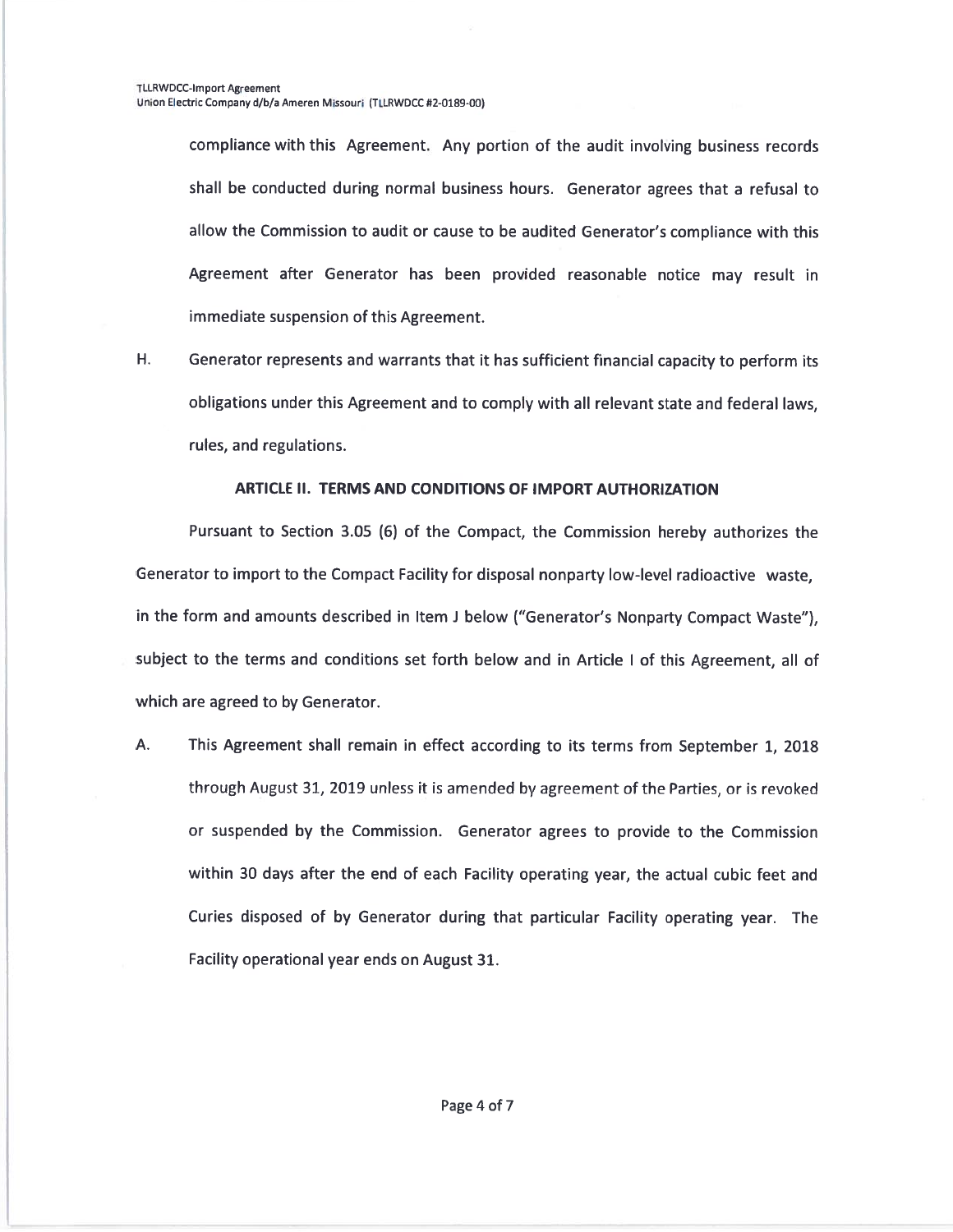- B. Generator agrees to be bound by Section 2.03 of the Compact and shall be liable for its own acts, omissions, conduct, and relationships in accordance with applicable law.
- C. Generator agrees that the Commission may revoke, suspend or amend this Agreement with respec<sup>t</sup> to future shipments, including by adding or deleting requirements, after having <sup>g</sup>iven prior notice to Generator. The Generator will be <sup>g</sup>iven <sup>a</sup> reasonable time to review, respond to, or make any changes necessary to comply with any additional requirements prior to the date the revocation, suspension, or amendments take effect. If the Commission and the Generator are unable to reach an agreemen<sup>t</sup> on changes to be made, the Commission may terminate this Agreement. Even if the Commission terminates this Agreement, Generator must nevertheless satisfy any outstanding obligations related to shipments previously made pursuan<sup>t</sup> to this Agreement.
- D. Generator agrees that <sup>a</sup> failure to comply with Items F and G of Article I of this Agreement may result in immediate suspension of this Agreement. Any revocation or suspension of this Agreement shall be effective on the date of the service of notice of such revocation or suspension to Generator by certified mail. The Agreement may be reinstated with or without amendments at the discretion of the Commission after consideration of the Generator's response.
- E. The Parties agree that the Commission may, in response to <sup>a</sup> written application from Generator, cancel, suspend, or amend this Agreement with respec<sup>t</sup> to future shipments, including by adding or deleting requirements. If the Parties are unable to agree on amendments proposed by the Generator, the Commission may terminate this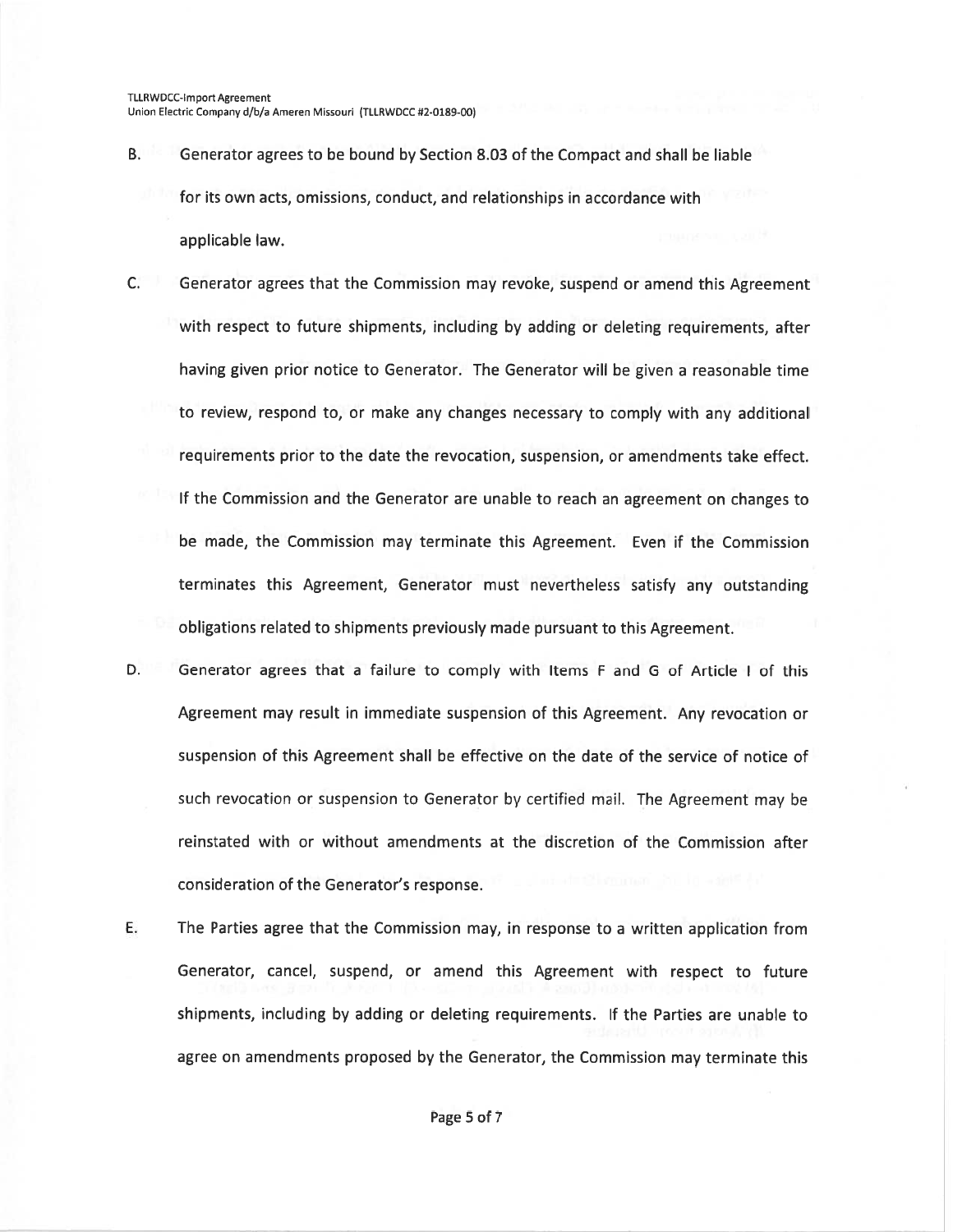Agreement. Even if the Commission terminates this Agreement, Generator must still satisfy any outstanding obligations related to shipments previously made pursuan<sup>t</sup> to this Agreement.

- F.. If the Commission acts with respect to Items C, D, or E immediately above, the Commission agrees to notify the Compact Facility Operator and the TCEQ of such acts.
- G.This Agreement is not assignable or transferable to any other person.
- H. This Agreement relates only to importation of waste for disposal in the Compact Facility, as the term "disposal" is defined in Section 2.01(4) of the Compact and provided for in Section 3.05(6) of the Compact. This Agreement is not to be construed as approval of importation of waste for management, as the term is defined in Section 2.01( $11$ ) of the Compact and provided for in Section 3.05(6) of the Compact.
- I. Generator agrees to comply with the rules related to commingling adopted by TCEQ in coordination with the Commission pursuan<sup>t</sup> to Section 401.207(k), Texas Health and Safety Code, to the extent such rules apply.
- J. Description of Generator's Nonparty Waste approved for importation:
	- (a) Waste Volume (Cubic Feet): 765
	- (b) Waste Radioactivity in Curies: 100

(c) Place of origination (State or U.S. Territory) of waste: Midwest Compact: Missouri

(d) Waste description: Resin, Filters, and DAW

fe) Waste classification (Class A, Class B, or Class C): Class A, Class B, and Class C (f) Waste form: Unstable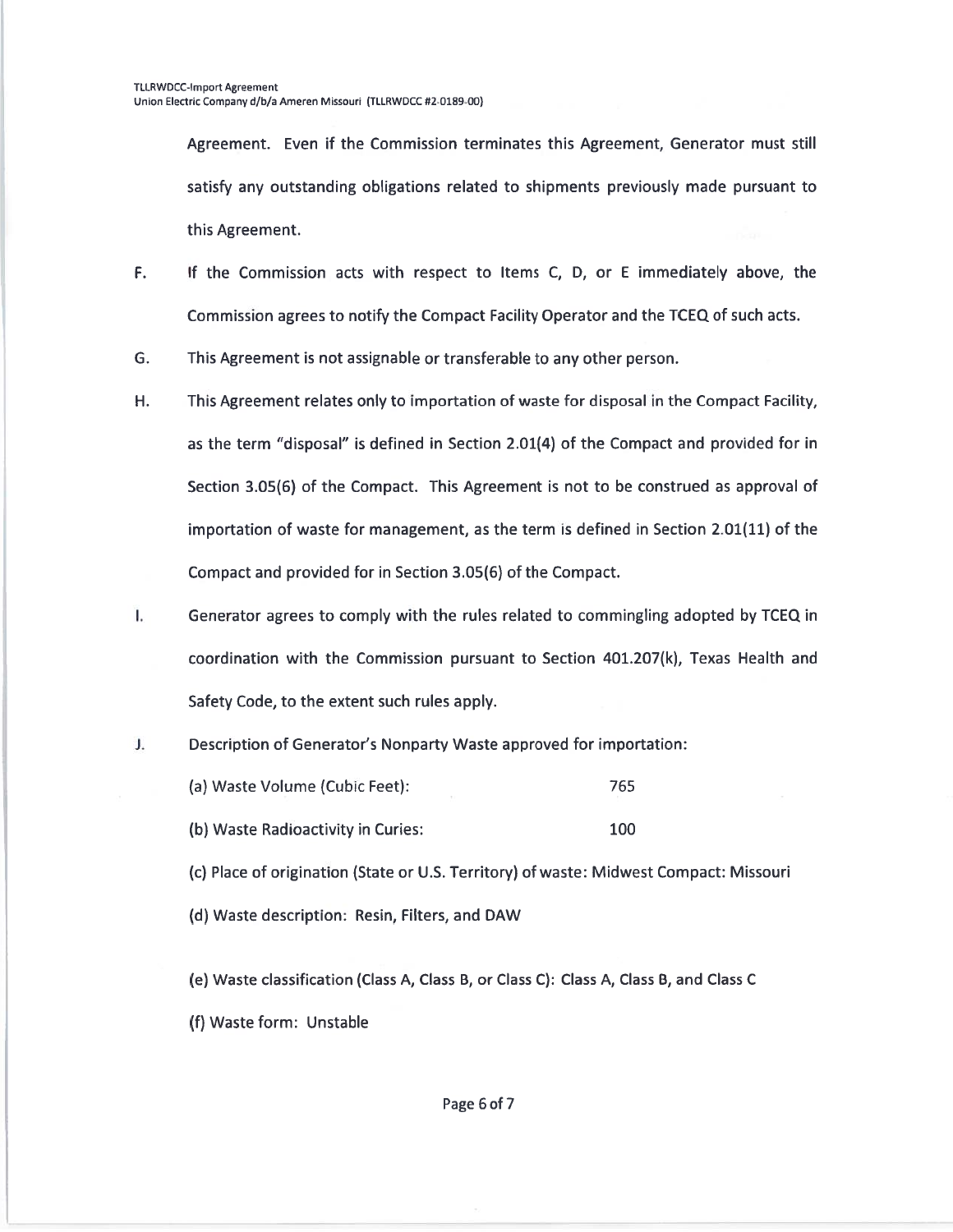**TLLRWDCC-Import Agreement** Union Electric Company d/b/a Ameren Missouri (TLLRWDCC #2-0189-00)

(g) Sealed Source: No

UNITED ELECTRIC COMPANY D/B/A AMEREN MISSOURI

BY:

Mann Lu

Johann S Geyer<br>Director, Radiation Protection

Date

TEXAS LOW-LEVEL RADIOACTIVE WASTE DISPOSAL COMPACT COMMISSION

BY:

Brandon T. Hurley<br>Brandon T. Hurley, Chairman

8/9/2018

Date